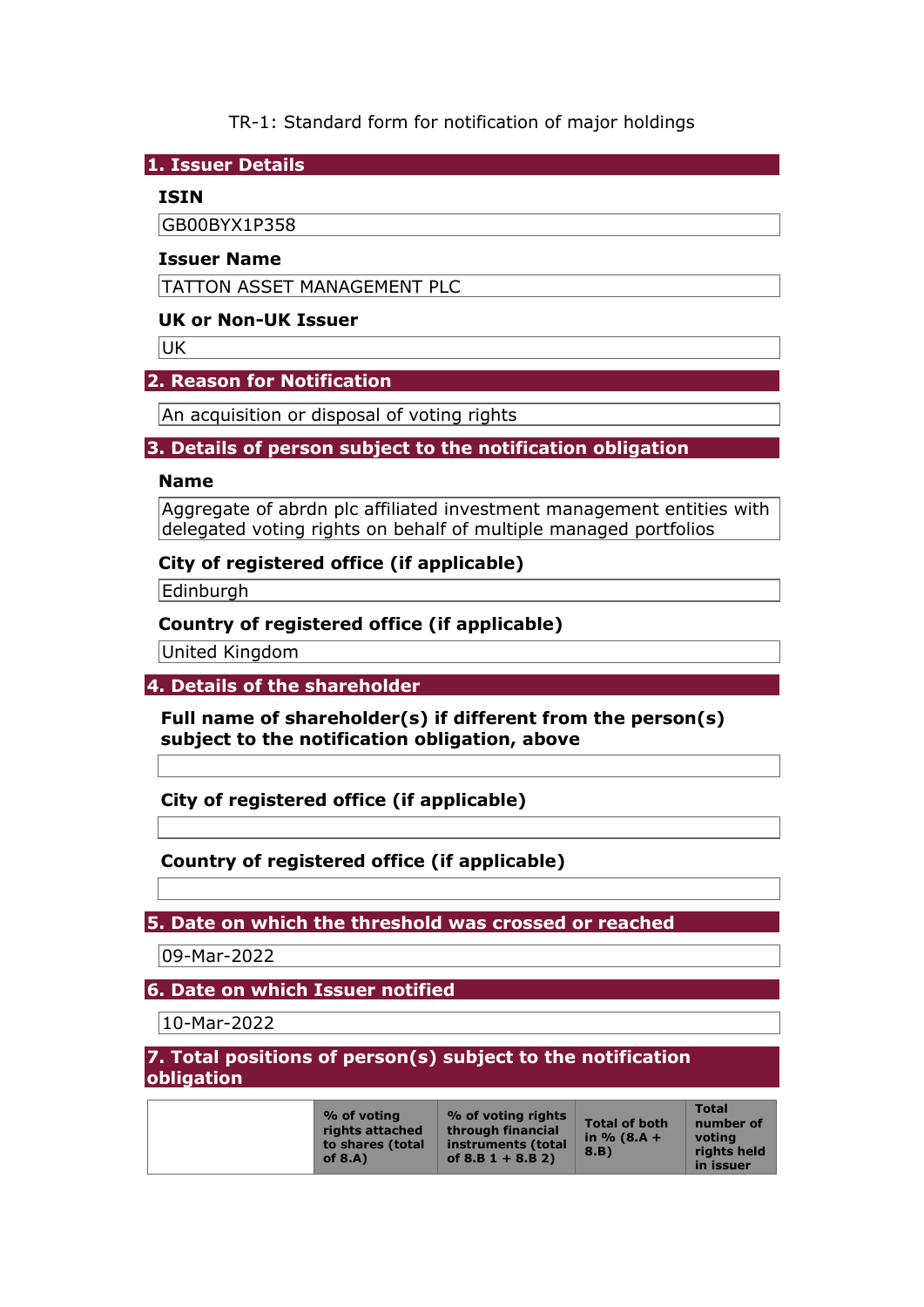| Resulting<br>situation on the<br>date on which<br>threshold was<br>crossed or<br>reached | Below 5% | Below 5% | Below 5% | <b>Below</b><br>5% |
|------------------------------------------------------------------------------------------|----------|----------|----------|--------------------|
| Position of<br>previous<br>notification (if<br>applicable)                               | 5.106144 | 0.000000 | 5.106144 |                    |

#### **8. Notified details of the resulting situation on the date on which the threshold was crossed or reached**

### **8A. Voting rights attached to shares**

| <b>Class/Type of</b><br>shares ISIN<br>code(if possible) | Number of direct<br>voting rights<br>(DTR5.1) | Number of indirect<br>voting rights<br>(DTR5.2.1) | $\%$ of direct<br>voting rights<br>(DTR5.1) | % of indirect<br>voting rights<br>(DTR5.2.1) |
|----------------------------------------------------------|-----------------------------------------------|---------------------------------------------------|---------------------------------------------|----------------------------------------------|
| GB00BYX1P358                                             |                                               | Below 5%                                          |                                             | Below 5%                                     |
| Sub Total 8.A                                            | Below 5%                                      |                                                   |                                             | Below 5%                                     |

### **8B1. Financial Instruments according to (DTR5.3.1R.(1) (a))**

| <b>Type of financial</b><br>instrument | date | Expiration Exercise/conversion<br>period | Number of voting rights that<br>may be acquired if the<br>instrument is<br>exercised/converted | $\%$ of<br>votina<br><b>rights</b> |
|----------------------------------------|------|------------------------------------------|------------------------------------------------------------------------------------------------|------------------------------------|
| Sub Total 8.B1                         |      |                                          |                                                                                                |                                    |

**8B2. Financial Instruments with similar economic effect according to (DTR5.3.1R.(1) (b))** 

| <b>Type of</b><br>financial<br>instrument | <b>Expiration</b><br>date | Exercise/conversion<br>period | <b>Physical or cash</b><br>settlement | Number of<br>voting rights | $\%$ of<br>votina<br>riahts |
|-------------------------------------------|---------------------------|-------------------------------|---------------------------------------|----------------------------|-----------------------------|
| Sub Total 8.B2                            |                           |                               |                                       |                            |                             |

# **9. Information in relation to the person subject to the notification obligation**

2. Full chain of controlled undertakings through which the voting rights and/or the financial instruments are effectively held starting with the ultimate controlling natural person or legal entities (please add additional rows as necessary)

| <b>Ultimate</b><br>controlling person undertaking | <b>Name of controlled</b> | $\%$ of voting<br>rights if it<br>equals or is<br>notifiable<br>threshold | % of voting rights<br>through financial<br>instruments if it<br>higher than the equals or is higher<br>than the notifiable<br>threshold | <b>Total of both if</b><br>it equals or is<br>higher than<br>the notifiable<br>threshold |
|---------------------------------------------------|---------------------------|---------------------------------------------------------------------------|-----------------------------------------------------------------------------------------------------------------------------------------|------------------------------------------------------------------------------------------|
| abrdn plc                                         |                           |                                                                           |                                                                                                                                         |                                                                                          |
| abrdn plc                                         | abrdn<br>Investments      |                                                                           |                                                                                                                                         |                                                                                          |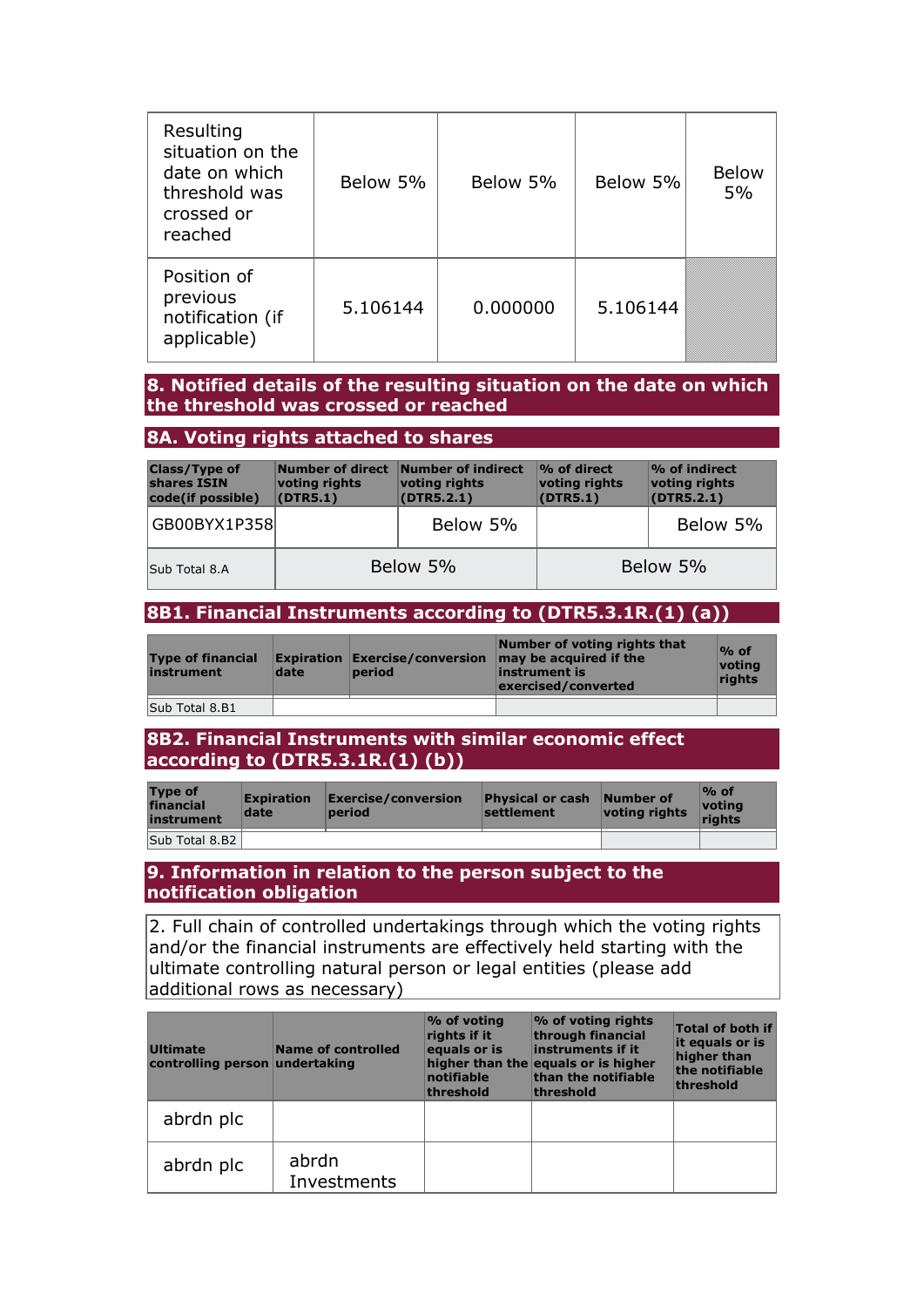|           | (Holdings)<br>Limited                             |  |  |
|-----------|---------------------------------------------------|--|--|
| abrdn plc | Ignis Asset<br>Management<br>Limited              |  |  |
| abrdn plc | Ignis<br>Investment<br><b>Services</b><br>Limited |  |  |
|           |                                                   |  |  |
| abrdn plc |                                                   |  |  |
| abrdn plc | abrdn<br>Investments<br>(Holdings)<br>Limited     |  |  |
| abrdn plc | abrdn<br>Investment<br>Management<br>Limited      |  |  |
|           |                                                   |  |  |
| abrdn plc |                                                   |  |  |
| abrdn plc | Aberdeen Asset<br>Management<br><b>PLC</b>        |  |  |
| abrdn plc | Aberdeen Asset<br>Managers<br>Limited             |  |  |

**10. In case of proxy voting** 

**Name of the proxy holder** 

# **The number and % of voting rights held**

# **The date until which the voting rights will be held**

**11. Additional Information**